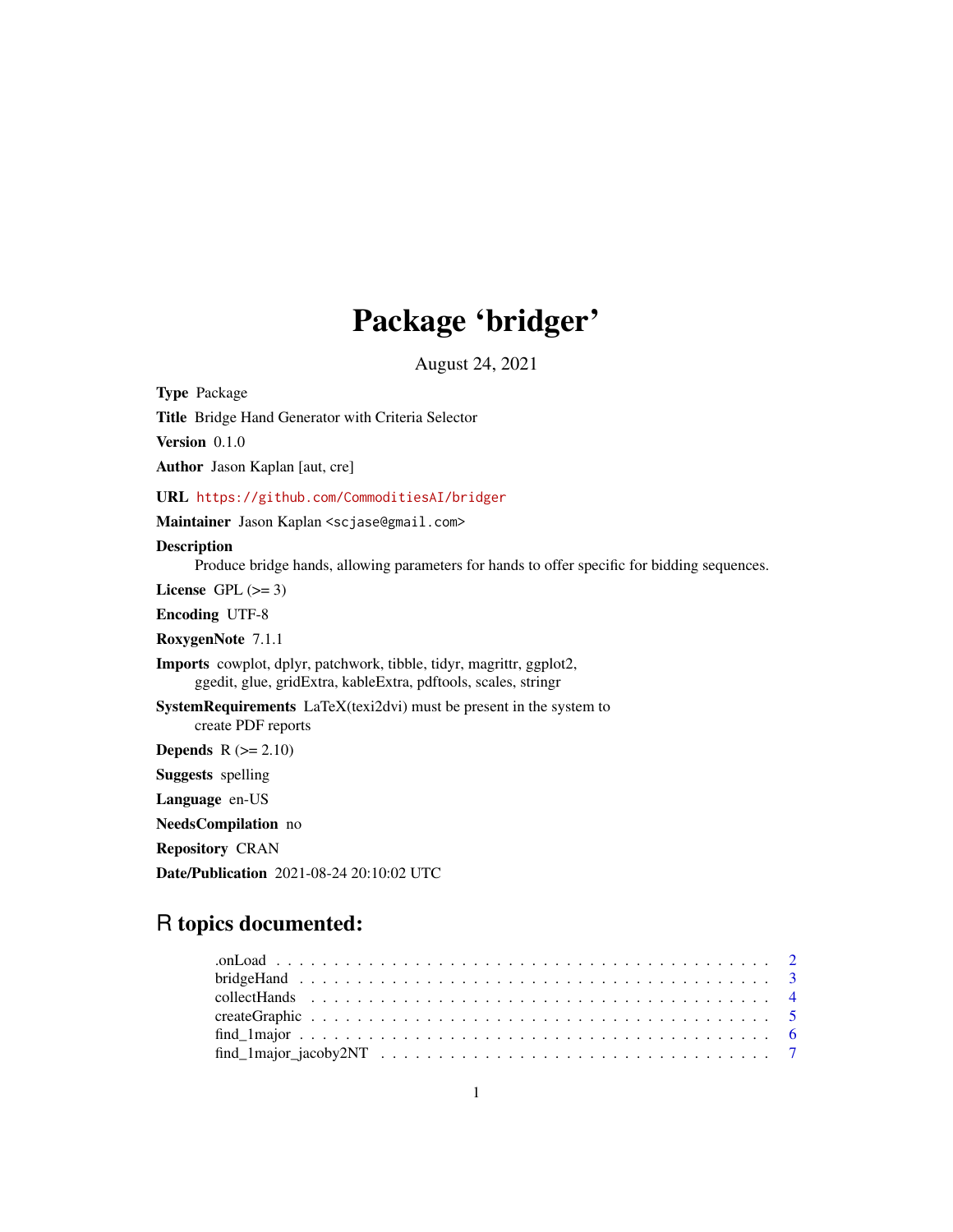#### <span id="page-1-0"></span>2 . Concluded to the contract of the conclusion of the conclusion of the conclusion of the conclusion of the conclusion of the conclusion of the conclusion of the conclusion of the conclusion of the conclusion of the concl

#### **Index** [15](#page-14-0)

.onLoad *zzz*

# Description

Runs on loading bridger

# Usage

.onLoad(libname, pkgname)

# Arguments

| libname | Legacy dummy |
|---------|--------------|
| pkgname | Legacy dummy |

# Value

No return value, called to set global variables and specify import packages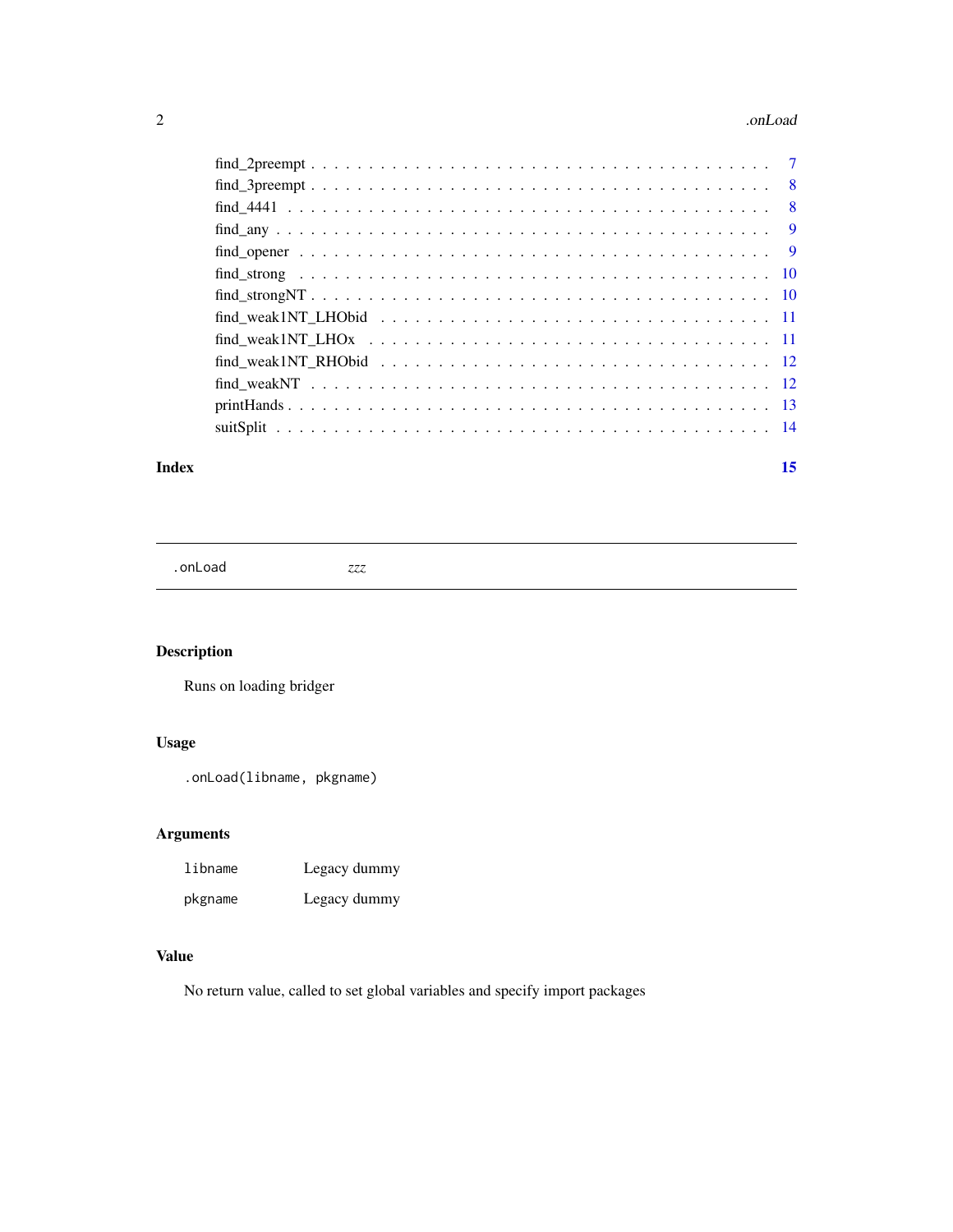<span id="page-2-0"></span>bridgeHand *bridgeHand*

#### Description

Generate a bridge hand

#### Usage

```
bridgeHand(
  handNumber = "auto",
  seat = FALSE,
  createGraphic = TRUE,
 LTC = "original",
  ...
\mathcal{L}
```
#### Arguments

| handNumber    | An integer for generating a hand, or "auto" to use a random number generator                                             |
|---------------|--------------------------------------------------------------------------------------------------------------------------|
| seat          | If not false, makes the specified seat South and dealer, so all bidding starts with<br>South and the specified hand type |
| createGraphic | Whether the graphic should be created                                                                                    |
| LTC           | Whether to include losing trick count - FALSE for none, "original" or "new" for<br>schema                                |
| $\ddotsc$     | Other parameters used in hand evaluation                                                                                 |

# Value

List: Hand ID, Dealer, Hand graphic, Hand points, Hand shape, vulnerability

#### Note

To change the hand evaluation pass high card values (HCValues) and shape values (shapeValues) in the arguments.

HCValues is a string of five digits specifying the value of the Ace, King, Queen, Jack and 10. The default is the Milton Work scale of 4, 3, 2, 1, 0. shapeValues is a string of eight digits specifying the value of a suit with no cards/"Void", 1-card/"Singleton", ... 7-cards. The default is c(3, 2, 1, 0, 0, 1, 2, 3) Losing Trick Count (LTCSchema) 'Original' or 'New' as described at https://en.wikipedia.org/wiki/Losing-Trick\_Count. This assumes a fit will be found. It is currently not implemented.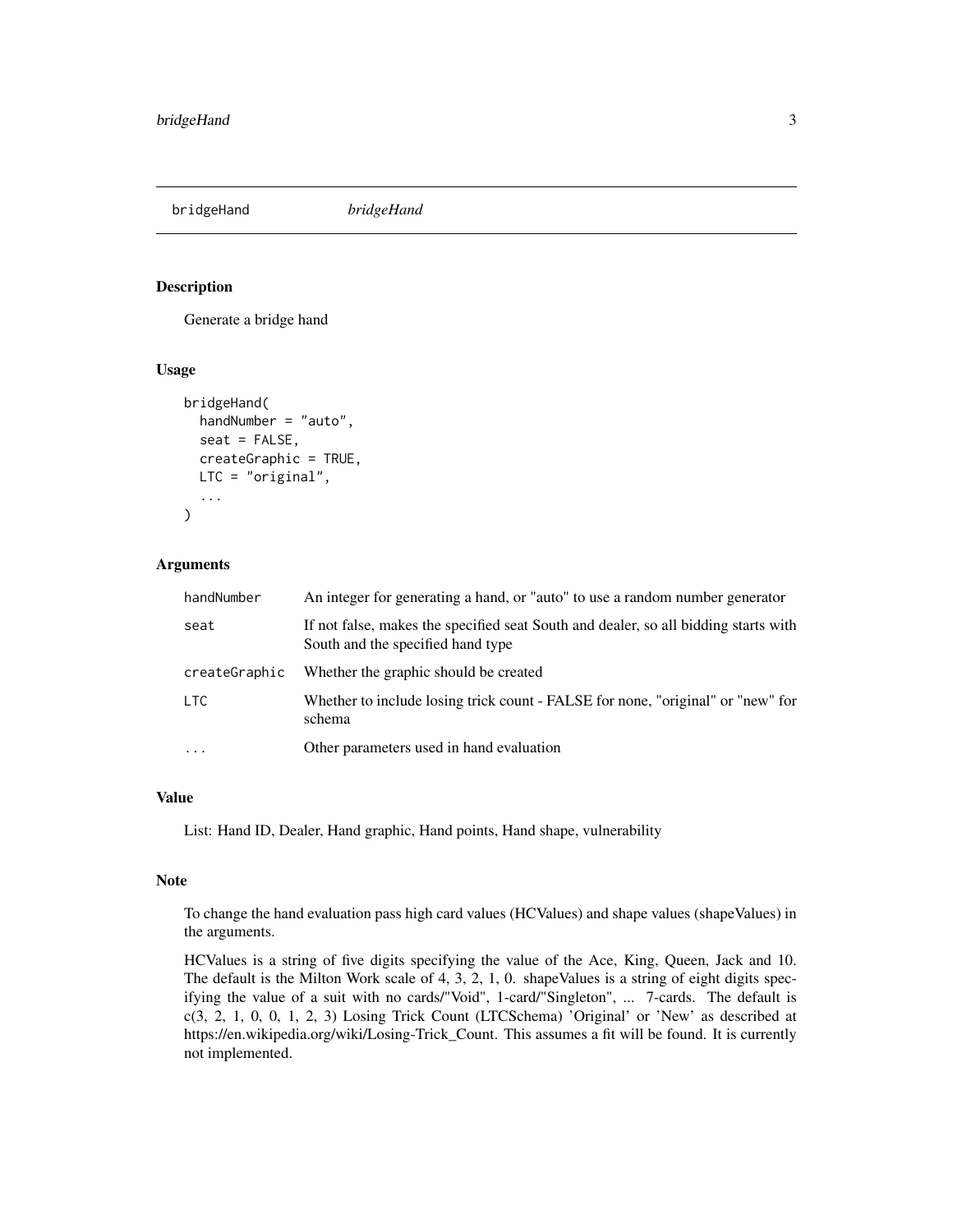#### Examples

```
## Not run:
# Produce a bridge hand
hand <- bridgeHand()
# Produce a bridge hand '500' ensuring South as dealer
hand500 <- bridgeHand(handNumber = 500, seat = "S") # Seat can be any compass point
## End(Not run)
```
collectHands *collectHands*

# Description

Returns a list of hands that fit a requirement. Simple hands will most often give the required bids. Complex hands, where a subsequent bid is made, may not fit the requirements, as other bids by opponents or partner may be preferable to the desired bidding pattern.

#### Usage

collectHands(handType = "opener", num =  $6, ...$ )

#### Arguments

| handType                | Type of hands wanted                                                          |
|-------------------------|-------------------------------------------------------------------------------|
| num                     | Number of hands requested                                                     |
| $\cdot$ $\cdot$ $\cdot$ | Other parameters to be passed to the find functions, e.g. HC low, cardLen low |

#### Value

Tibble - One line per requested hand with hand ID, seat position and type of hand

#### Note

Each of the handTypes is a standard set of parameters. For example "NT" (alias "balanced") allows 12-14 points, a single doubleton and no 5-card majors and no 6-card minor. To change these parameters then optional parameters can be passed through the "...". The most common changes will be to specify the low and high high-card range and the shortest allowed suit and longest allowed. These are "HC\_low" and "HC\_high", "cardLen\_low" and "cardLen\_high" respectively.

Existing functions and key parameters are currently:

| Single bids |        |         |                       |              |
|-------------|--------|---------|-----------------------|--------------|
|             | HC low | HC high | cardLen low           | cardLen high |
| any         |        |         |                       |              |
| opener      | 12     | 40      |                       | 13           |
| 1 major     | 12     | 19      | 4 (Major) Any (Minor) |              |

<span id="page-3-0"></span>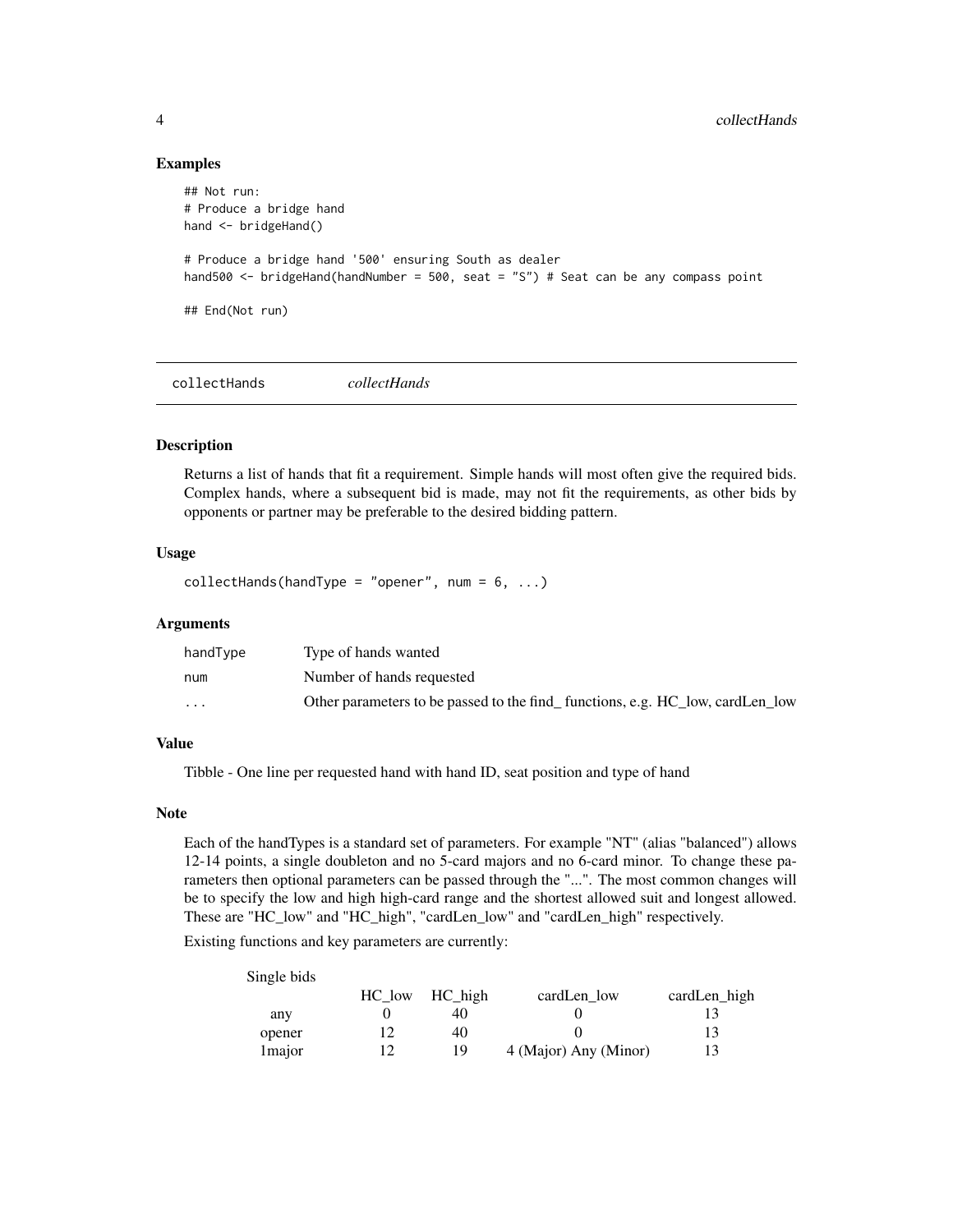# <span id="page-4-0"></span>createGraphic 5

| 1NT              | 12      | 14   | $\overline{c}$ |      |
|------------------|---------|------|----------------|------|
| 4441             | 12      | 40   |                | 4    |
| strong           | 19      | 40   | 0              | 8    |
| preempt2         | 5       | 10   | 0              | 6    |
| preempt3         | 6       | 9    | 0              |      |
|                  |         |      | 0              |      |
| Complex bids     | 6       | 9    | $\theta$       |      |
|                  | South   | West | North          | East |
| 1NT_LHOdouble    | 1NT     | X    |                |      |
| 1NT_LHObid       | 1NT     | Any  |                |      |
| 1NT_RHObid       | 1NT     | Pass | Pass           | Any  |
| 1major_jacoby2NT | 1 major | Pass | 2NT(Jacoby)    |      |

Other parameters are also used, but individually assigned in the function.

#### Examples

```
## Not run:
# Collect the ids of 2 hands with any shape
hands <- collectHands(num = 2)
# Collect 6 hands with opening points and a "4441" shape
hands <- collectHands(handType = "4441", num = 6)
# Collect a weak no-trump hand, with a point range of 11 to 15
hands <- collectHands(handType = "weakNT", num = 1, HC_low = 11, HC_high = 15)
## End(Not run)
```
createGraphic *createGraphic*

#### Description

Create the graphic of the hand

#### Usage

```
createGraphic(handNo, handN, handE, handS, handW, dealer, vuln, points)
```
#### Arguments

| handNo | The id of the hand                      |
|--------|-----------------------------------------|
| handN  | The North hand generated by bridge Hand |
| handE  | The East hand generated by bridge Hand  |
| handS  | The South hand generated by bridgeHand  |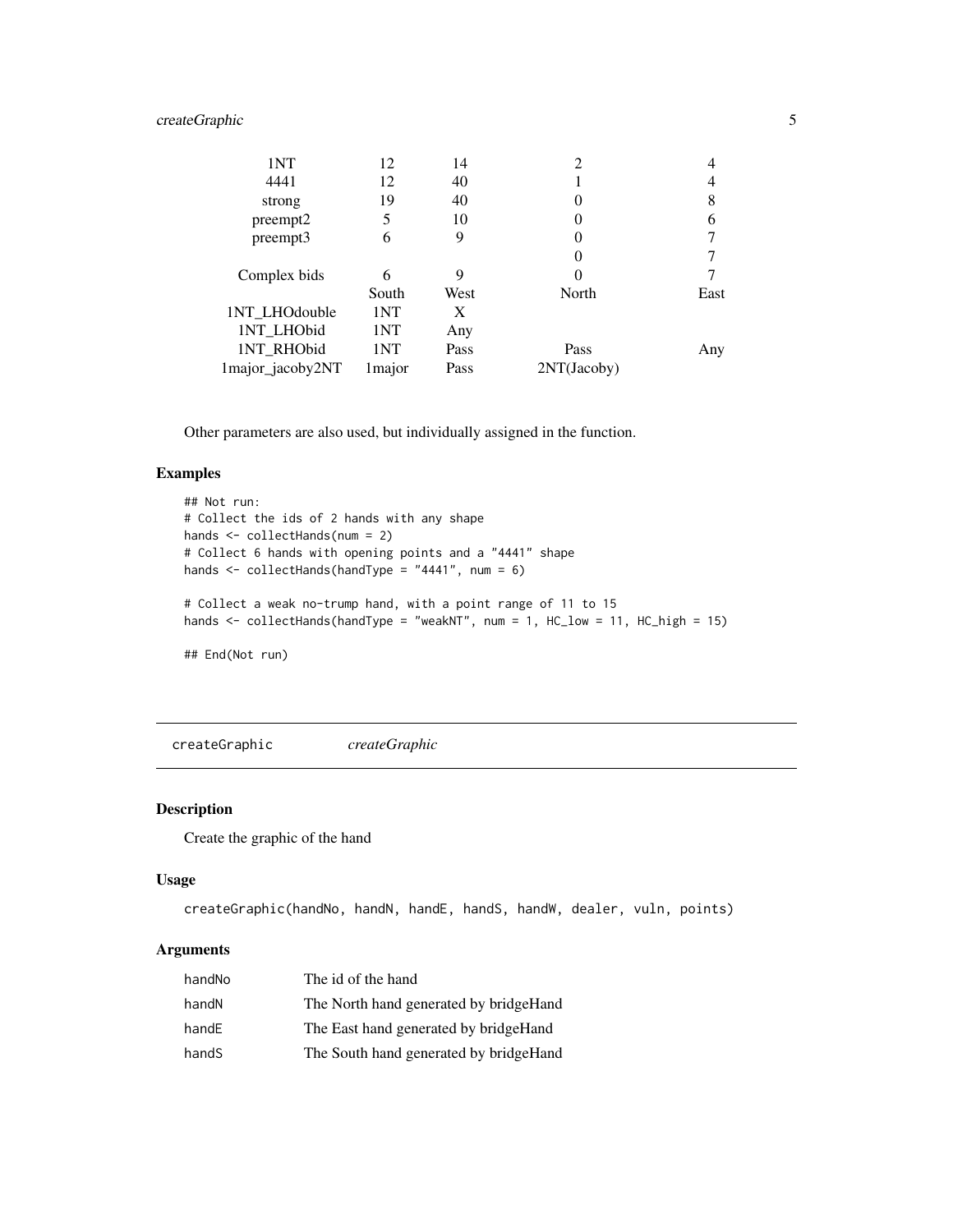<span id="page-5-0"></span>

| handW  | The West hand generated by bridge Hand          |
|--------|-------------------------------------------------|
| dealer | The hand to become South, the designated dealer |
| vuln   | The hand's vulnerability                        |
| points | The hand's points                               |

#### Value

ggplot graphic object

find\_1major *find\_1major*

# Description

Return a bridge hand that will open 1 of a major

Assumes that a 5 card minor will be bid before 4 card major, except if "canape" set to TRUE, then a 6 card minor will be opened before a 4 card major

Assumes a weak 1NT, so HC\_low is the first point outside the range of 1NT.

# Usage

find\_1major(HC\_low = 15, HC\_high = 19, cardLen\_min = 4, canape = FALSE)

#### Arguments

| $HC_1$ ow   | The minimum number of high-card points                                    |
|-------------|---------------------------------------------------------------------------|
| HC_high     | The maximum number of high-card points, otherwise 2-level bid is possible |
| cardLen_min | The minimum number of cards in the major                                  |
| canape      | Whether a 4 card major will be opened before a 5 card minor               |

#### Value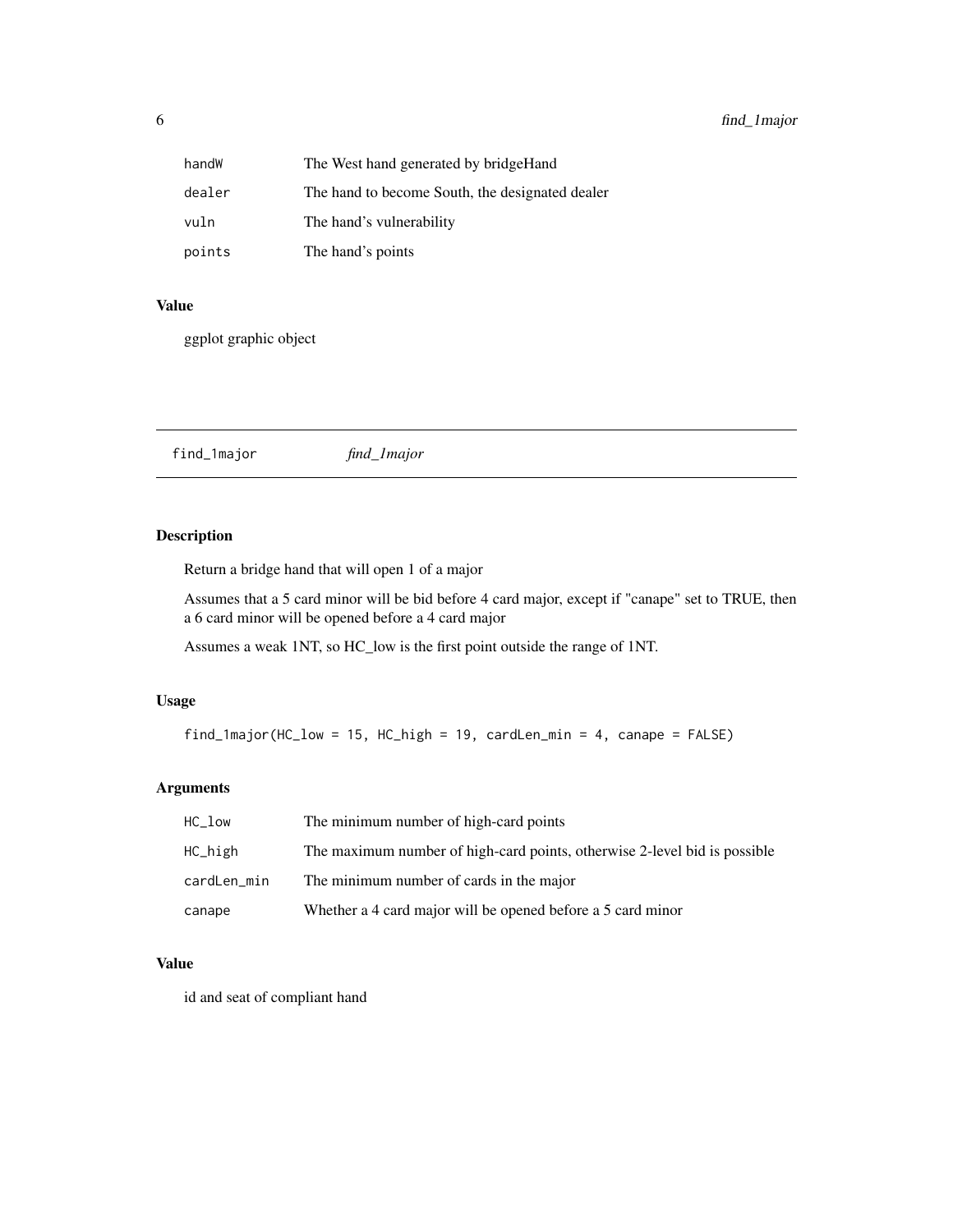<span id="page-6-0"></span>find\_1major\_jacoby2NT *find\_1major\_jacoby2NT*

# Description

Find hands where South opens one of a major, and North will bid 2NT, to show 4 card support and points for game

# Usage

```
find_1major_jacoby2NT(HC_low = 13, cardLen_low = 4)
```
# Arguments

| $HC_1ow$    | The minimum number of high-card points |
|-------------|----------------------------------------|
| cardLen_low | The minimum length of a suit           |

#### Value

id and seat of a compliant hand

find\_2preempt *find\_2preempt*

# Description

Find hands that are likely to preempt at the 2 level in a major

#### Usage

```
find_2preempt(HC_low = 5, HC_high = 10, cardLen_low = 6, cardLen_high = 7)
```
# Arguments

| HC low       | The minimum number of high-card points |
|--------------|----------------------------------------|
| HC_high      | The maximum number of high-card points |
| cardLen_low  | The minimum length of a suit           |
| cardLen_high | The maximum length of a suit           |

# Value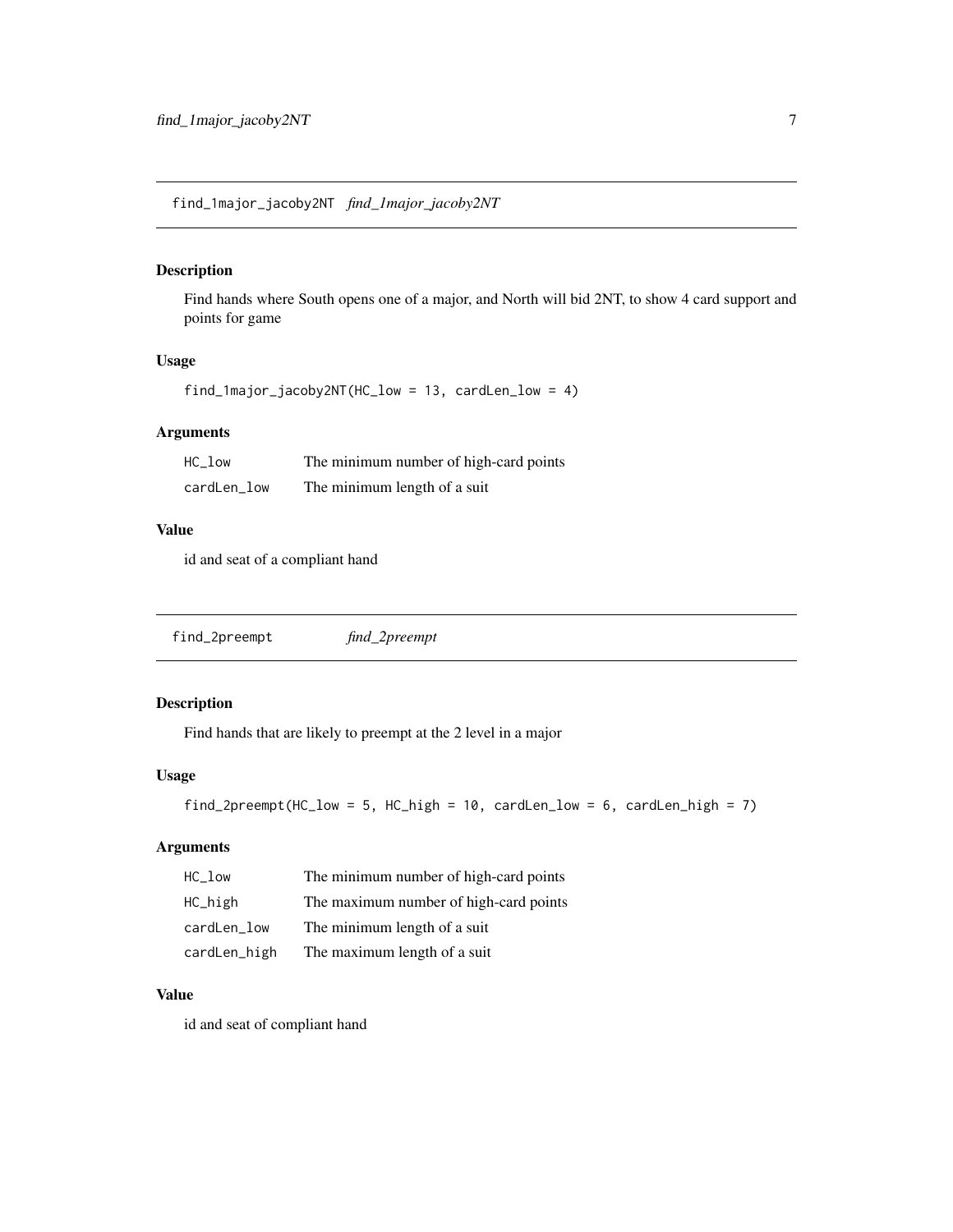<span id="page-7-0"></span>find\_3preempt *find\_3preempt*

# Description

Find hands that are likely to preempt at the 3 level

# Usage

```
find_3preempt(HC_low = 5, HC_high = 10, cardLen_low = 7, cardLen_high = 8)
```
# Arguments

| HC low       | The minimum number of high-card points |
|--------------|----------------------------------------|
| HC_high      | The maximum number of high-card points |
| cardLen_low  | The minimum length of a suit           |
| cardLen_high | The maximum length of a suit           |

#### Value

FALSE if not compliant, or id and seat of compliant hand

|--|

# Description

Find hands that comply with a 4441 shape and opening point count

# Usage

```
find_4441(HC_low = 12, HC_high = 35, cardLen_low = 5, cardLen_high = 13)
```
# Arguments

| $HC\_low$    | The minimum number of high-card points |
|--------------|----------------------------------------|
| HC_high      | The maximum number of high-card points |
| cardLen_low  | The minimum length of a suit           |
| cardLen_high | The maximum length of a suit           |

#### Value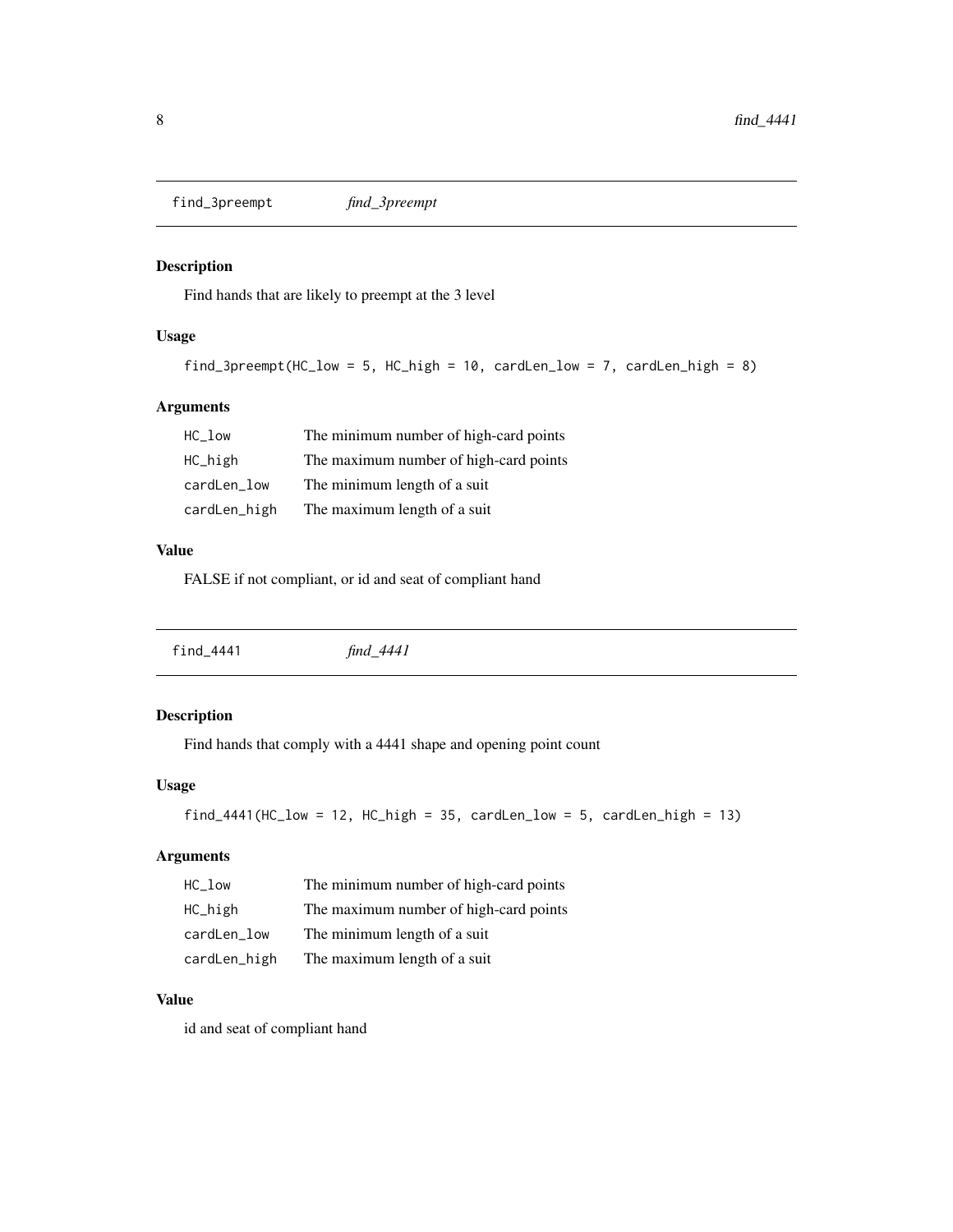<span id="page-8-0"></span>find\_any *find\_any*

# Description

Return any bridge hand - May not be an opener

# Usage

find\_any()

# Value

id and seat of compliant hand

find\_opener *find\_opener*

# Description

Return a bridge hand that is likely to open

# Usage

find\_opener(HC\_low = 12)

# Arguments

HC\_low The minimum number of high-card points

# Value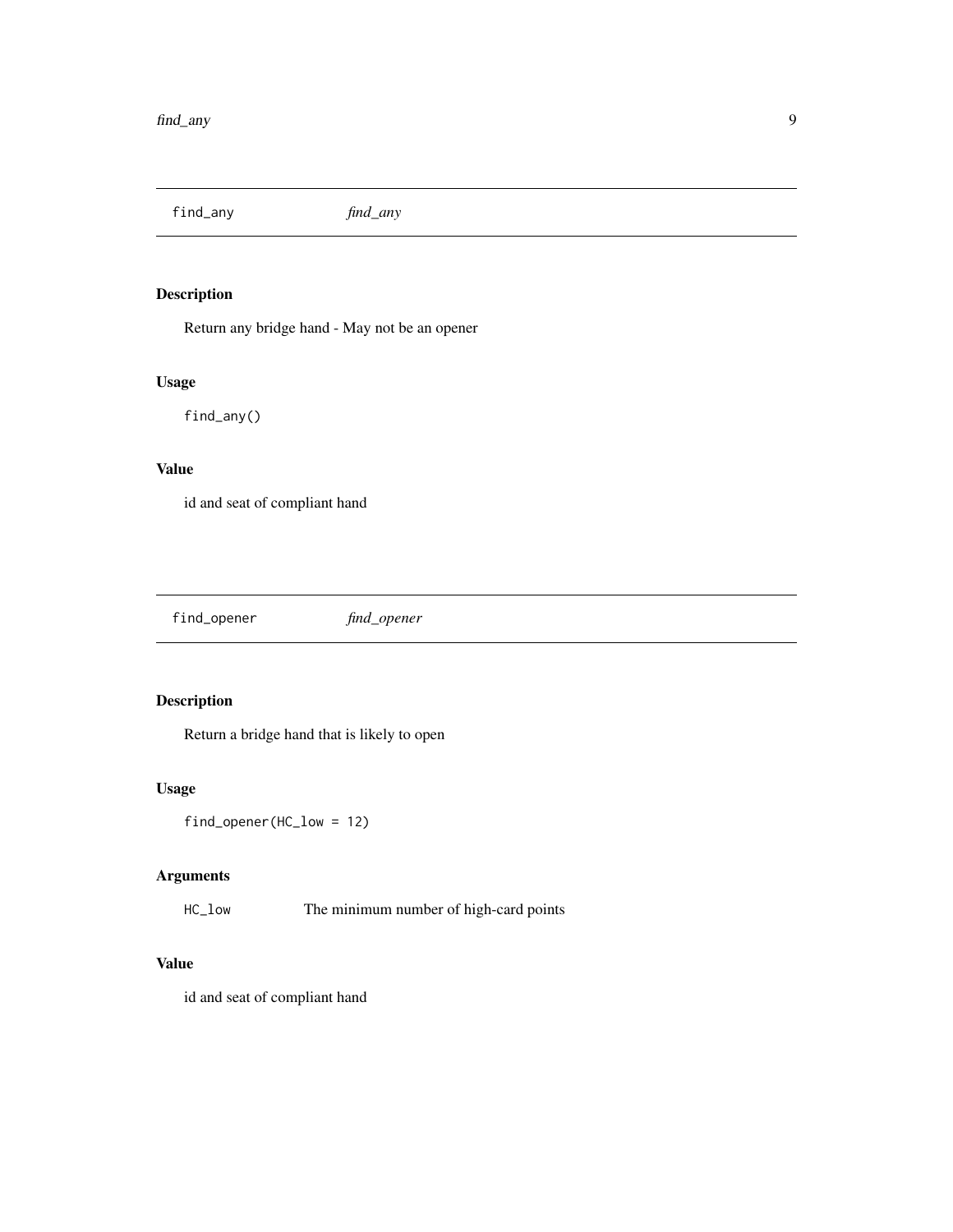<span id="page-9-0"></span>find\_strong *find\_strong*

# Description

Find hands that are strong enough to open strong

# Usage

```
find_strong(HC_low = 19, HC_high = 35, cardLen_low = 1, cardLen_high = 5)
```
# Arguments

| HC low       | The minimum number of high-card points |
|--------------|----------------------------------------|
| HC_high      | The maximum number of high-card points |
| cardLen_low  | The minimum length of a suit           |
| cardLen_high | The maximum length of a suit           |

#### Value

id and seat of compliant hand

| find_strongNT | find_strongNT |  |
|---------------|---------------|--|
|---------------|---------------|--|

# Description

Find hands that comply with a weak no trump opening

# Usage

```
find_strongNT(HC_low = 15, HC_high = 17, cardLen_low = 2, cardLen_high = 5)
```
# Arguments

| $HC\_low$    | The minimum number of high-card points |
|--------------|----------------------------------------|
| HC_high      | The maximum number of high-card points |
| cardLen_low  | The minimum length of a suit           |
| cardLen_high | The maximum length of a suit           |

#### Value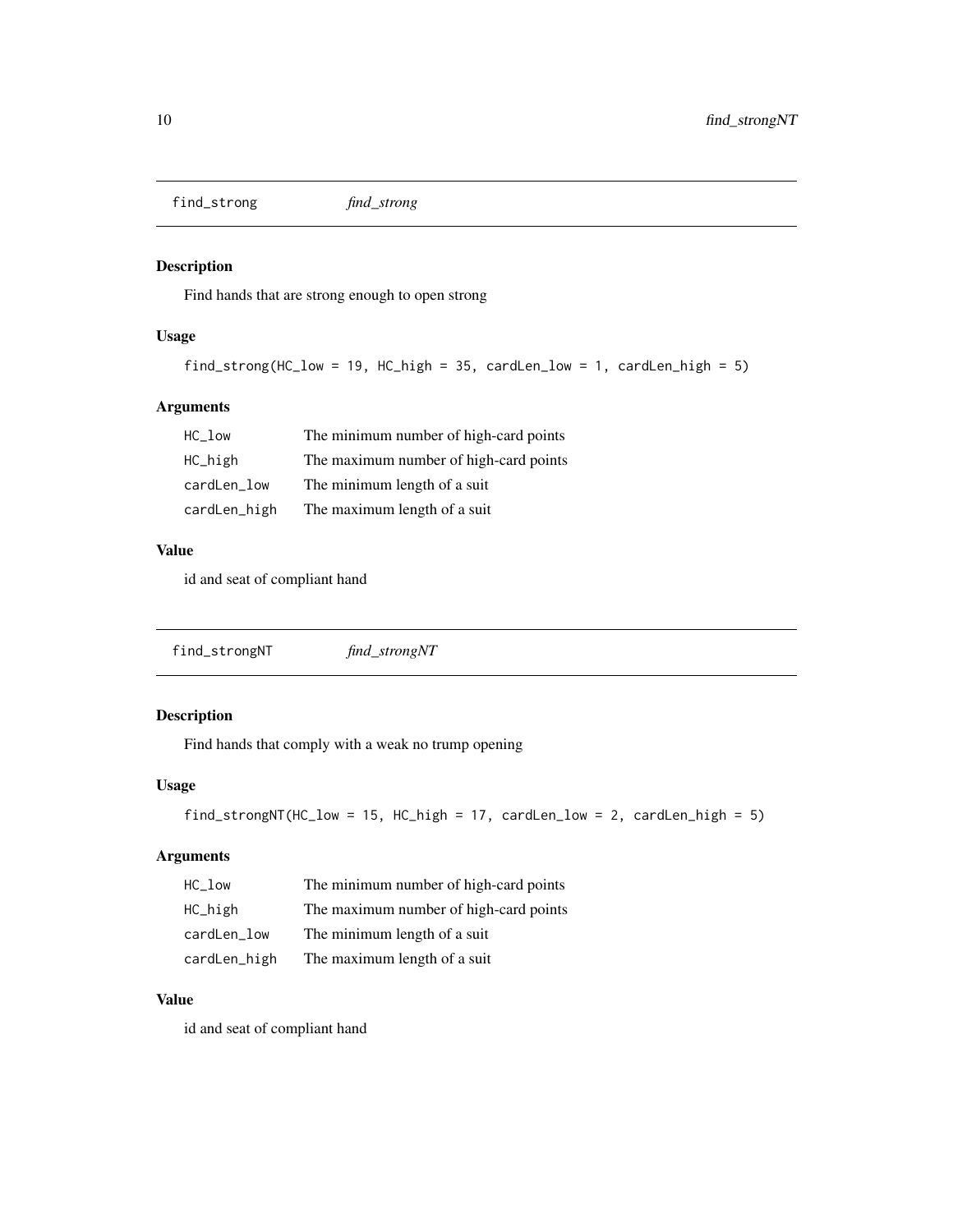<span id="page-10-0"></span>find\_weak1NT\_LHObid *find\_weak1NT\_LHObid*

# Description

Find hands where South will open a weak 1NT and West will likely bid

# Usage

find\_weak1NT\_LHObid(HC\_low = 7, cardLen\_low = 6)

# Arguments

| HC low      | The minimum number of high-card points |
|-------------|----------------------------------------|
| cardLen_low | The minimum length of a suit           |

# Value

id and seat of a compliant hand

find\_weak1NT\_LHOx *find\_weak1NT\_LHOx*

# Description

Find hands where South will open a weak 1NT and West will likely double

# Usage

```
find_weak1NT_LHOx(
 HC_low = 12,
 HC_{high} = 14,
 cardLen_low = 2,
 cardLen_high = 5,
 pointsForDouble = 15
)
```
#### Arguments

| $HC_$ Low       | The minimum number of high-card points      |
|-----------------|---------------------------------------------|
| HC_high         | The maximum number of high-card points      |
| cardLen_low     | The minimum length of a suit                |
| cardLen_high    | The maximum length of a suit                |
| pointsForDouble |                                             |
|                 | Minimum number of points for West to double |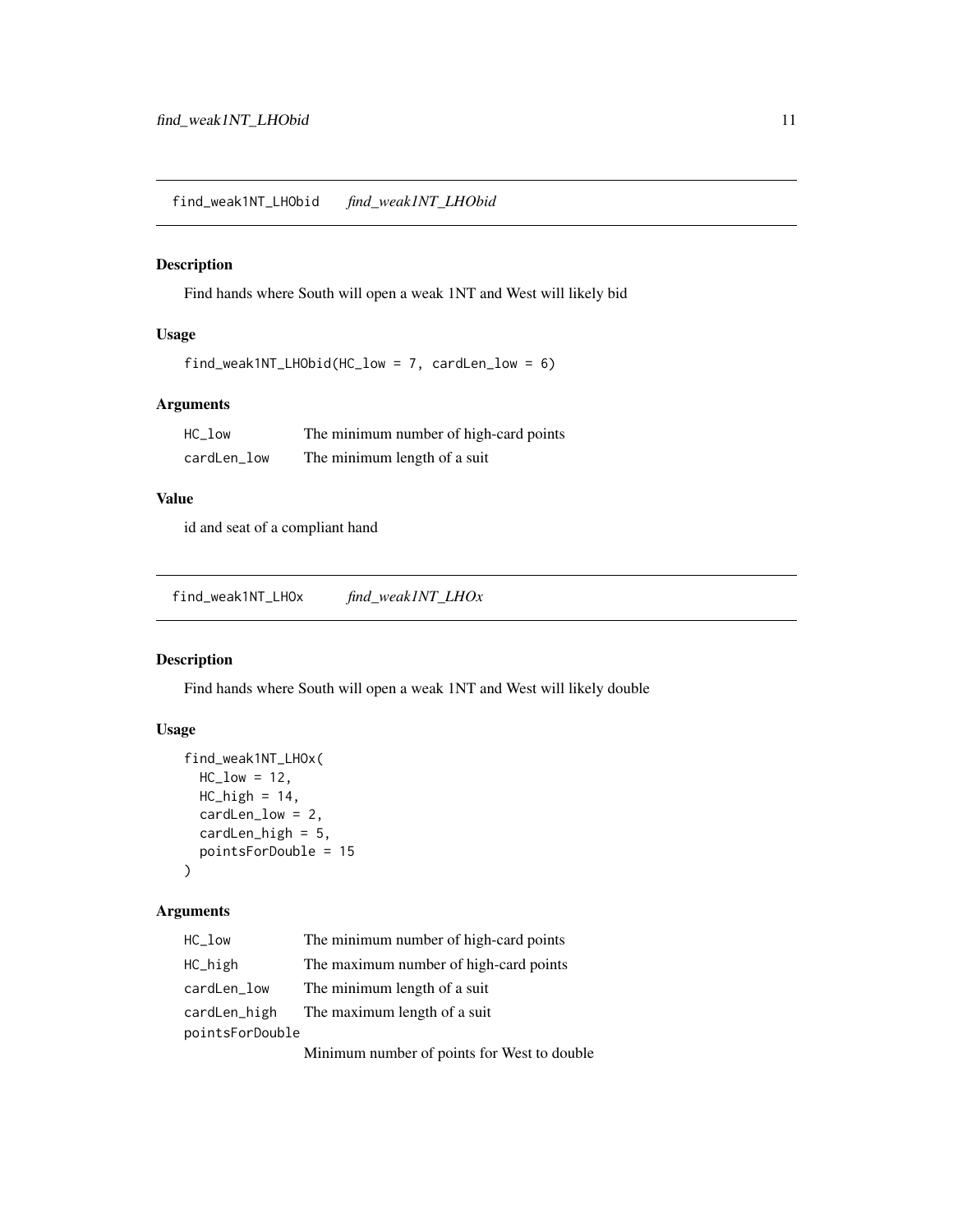# <span id="page-11-0"></span>Value

id and seat of a compliant hand

find\_weak1NT\_RHObid *find\_weak1NT\_RHObid*

# Description

Find hands where South will open a weak 1NT, East and North with pass, and West will likely bid

#### Usage

```
find_weak1NT_RHObid(HC_low = 7, cardLen_low = 6)
```
#### Arguments

| $HC_1$ ow   | The minimum number of high-card points |
|-------------|----------------------------------------|
| cardLen_low | The minimum length of a suit           |

#### Value

id and seat of a compliant hand id and seat of a compliant hand

find\_weakNT *find\_weakNT*

# Description

Find hands that comply with a no trump opening

# Usage

```
find_weakNT(HC_low = 12, HC_high = 14, cardLen_low = 2, cardLen_high = 4)
```
#### Arguments

| HC low       | The minimum number of high-card points |
|--------------|----------------------------------------|
| HC_high      | The maximum number of high-card points |
| cardLen_low  | The minimum length of a suit           |
| cardLen_high | The maximum length of a suit           |

# Value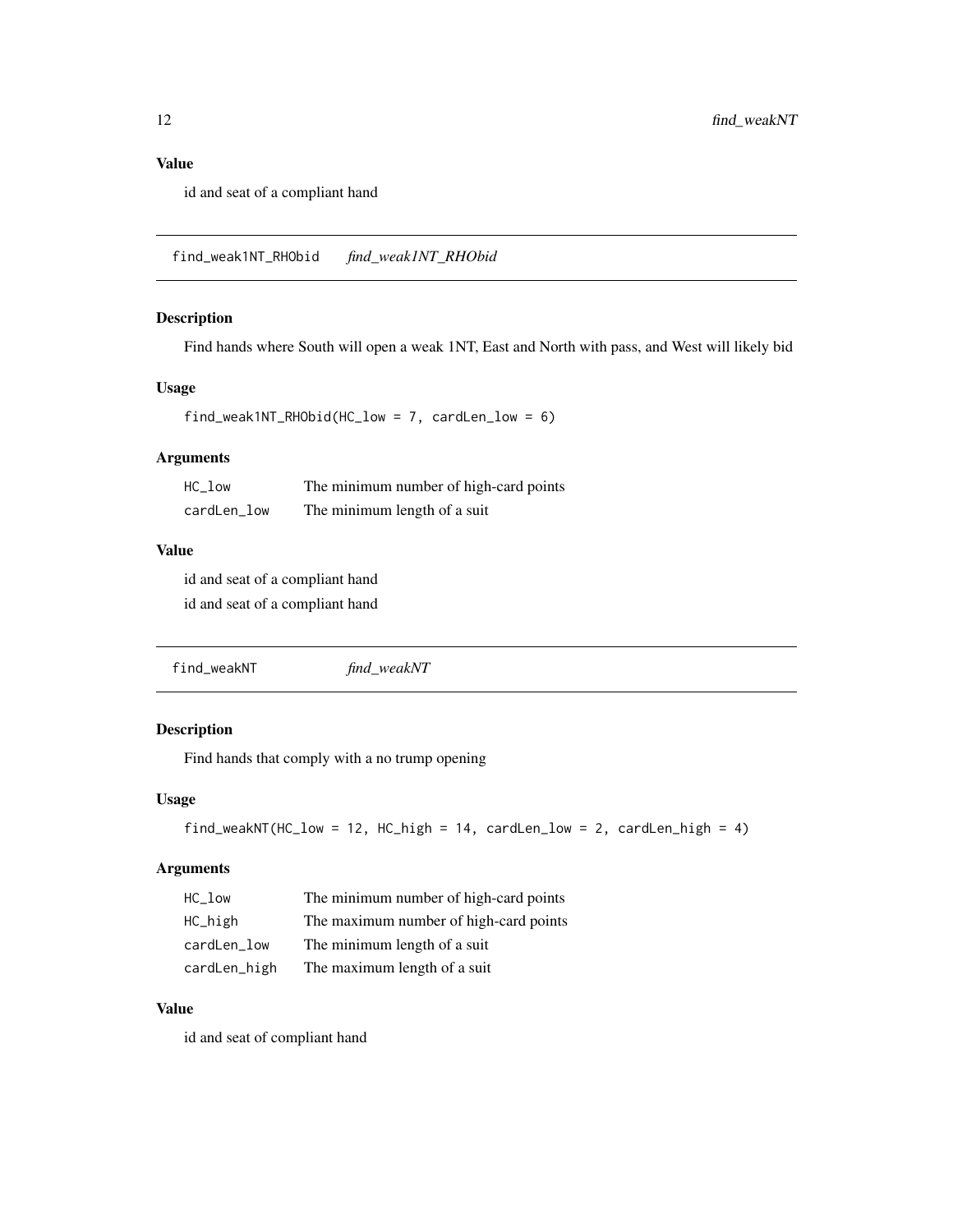<span id="page-12-0"></span>

# **Description**

Produce a page of bridge hands as a PDF. Each page can hold up to 6 hands, and can show all seats or one of the seats can be selected through the 'outputSeats' parameter.

- "FULL" or "F" Show all seats.
- "N" / "E" / "S" / "W" Show only the specified seats on separate outputs. e.g. "NS" to generate North and South seats.
- "ALL" or "A" Equivalent to "FNEWS", i.e. Separate pages of each of the four seats, and one page with all seats.

In all cases, only point counts for the selected seats will be visible.

The output PDFs will be saved to a temporary directory, but a directory can be specified in the 'saveOutput' parameter.

# Usage

```
printHands(
  ids = FALSE,
  seats = FALSE,
  handType = "any",
  num = 12,outputSeats = "F",
  saveOutputDir = FALSE,
  ...
)
```
#### Arguments

| ids           | The ids of hands to be generated                                                                                          |
|---------------|---------------------------------------------------------------------------------------------------------------------------|
| seats         | The seats of the hands in ids, i.e. the seat which gives the requested conditions,<br>this will become South when printed |
| handType      | The type of hand required, default is 'any'. Alternatives include, '4441', 'strong',                                      |
|               | $\cdots$                                                                                                                  |
| num           | The number of hands wanted                                                                                                |
| outputSeats   | Character code of required seats, "N", "E", "S", "W" and "F" for the full hand<br>NB "ALL" equivalent to "FNEWS"          |
| saveOutputDir | If FALSE (Default) will save to temporary directory, or specify a directory, e.g.<br>"c:/temp/bridger"                    |
| .             | Other variables that may be passed when selecting compliant hands                                                         |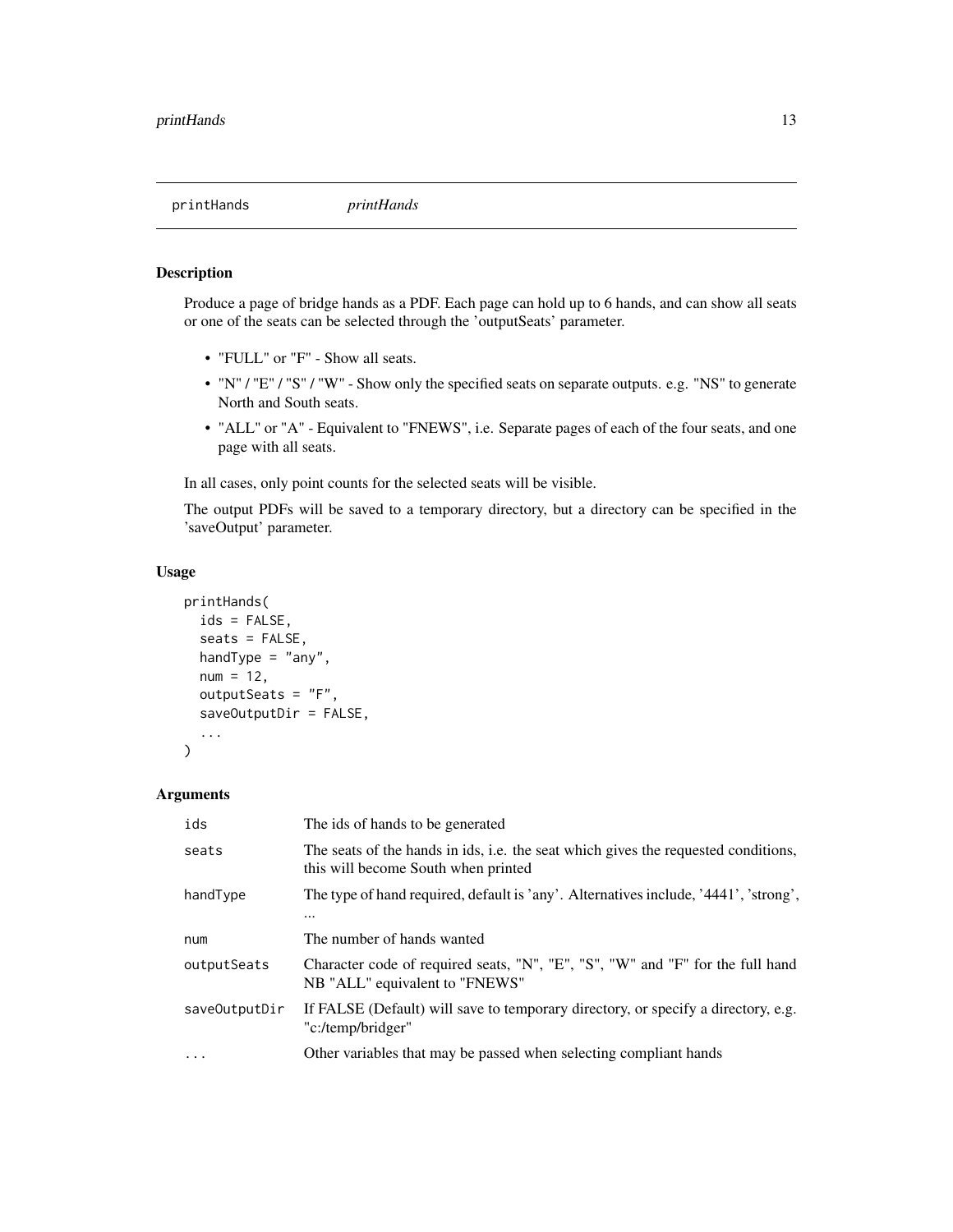#### <span id="page-13-0"></span>Value

Text message, confirming completion and specifying location of PDF outputs

#### Examples

```
## Not run:
# Produce a hand showing all seats and save them to 'c:/temp/bridger' directory
printHands(handType = "any", num = 1, outputSeats = "FULL", saveOutput = FALSE)
# Produce a page of 6 hands likely to open with a 3-level preempt, only showing the South seat
printHands(handType = "preempt3", num = 6, outputSeats = "S")
# Produce the specified hands, showing all seats
printHands(ids = c(500, 501, 502), seats = c("E", "W", "S"), outputSeats = "FULL")
## End(Not run)
```
suitSplit *suitSplit*

#### **Description**

Provides the probabilities with with a number of cards will split between two hands, given a number of unknown cards in each hand. Unknown hands are assumed to be West and East.

If there is no information to indicate different numbers of unknown cards in both hands, then symmetrical probabilities will be returned. However, if one hand is expected to have a different number of cards to the other, then these can be specified. For example, if during the bidding East overcalled in spades, indicating a 5 card suit, then when looking at hearts, East has fewer cards. While the number of assumed cards in West's hand is 13 ('cards\_W = 13'), the assumed cards in East should be reduced to 8 ('cards  $E = 8'$ )

#### Usage

```
suitSplit(missingCards = 5, cards_W = 13, cards_E = 13)
```
#### Arguments

| missingCards | The number of cards held by the two hands |
|--------------|-------------------------------------------|
| cards W      | Cards in West hands                       |
| cards E      | Cards in East hands                       |

#### Value

Tibble of probabilities

#### Examples

```
suitSplit(missingCards = 6, cards_W = 13, cards_E = 8)
```